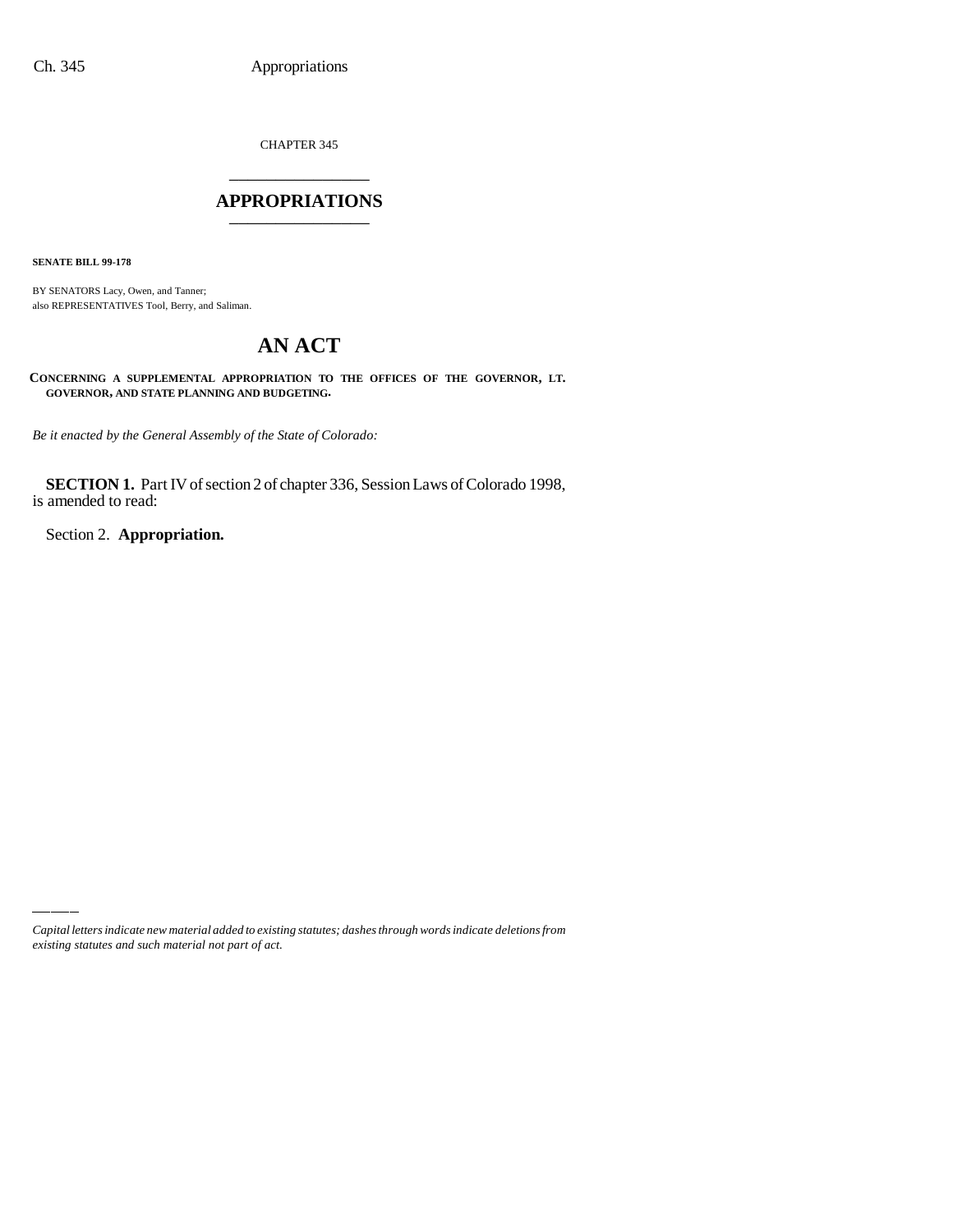### Ch. 345 Appropriations

|                                          |                 |              |                                                                      | <b>APPROPRIATION FROM</b> |                  |                       |                |  |
|------------------------------------------|-----------------|--------------|----------------------------------------------------------------------|---------------------------|------------------|-----------------------|----------------|--|
|                                          |                 |              |                                                                      | <b>GENERAL</b>            |                  | <b>CASH</b>           |                |  |
|                                          | ITEM &          |              | <b>GENERAL</b>                                                       | <b>FUND</b>               | <b>CASH</b>      | <b>FUNDS</b>          | <b>FEDERAL</b> |  |
|                                          | <b>SUBTOTAL</b> | <b>TOTAL</b> | <b>FUND</b>                                                          | <b>EXEMPT</b>             | <b>FUNDS</b>     | <b>EXEMPT</b>         | <b>FUNDS</b>   |  |
|                                          | \$              | \$           | \$                                                                   | \$                        | \$               | \$                    | \$             |  |
|                                          |                 |              |                                                                      |                           |                  |                       |                |  |
|                                          |                 |              | <b>PART IV</b>                                                       |                           |                  |                       |                |  |
|                                          |                 |              | <b>GOVERNOR - LIEUTENANT GOVERNOR - STATE PLANNING AND BUDGETING</b> |                           |                  |                       |                |  |
|                                          |                 |              |                                                                      |                           |                  |                       |                |  |
| (1) OFFICE OF THE GOVERNOR <sup>29</sup> |                 |              |                                                                      |                           |                  |                       |                |  |
| (A) Governor's Office                    |                 |              |                                                                      |                           |                  |                       |                |  |
| Administration of                        |                 |              |                                                                      |                           |                  |                       |                |  |
| Governor's Office and                    |                 |              |                                                                      |                           |                  |                       |                |  |
| Residence <sup>30</sup>                  | 2,163,836       |              | 2,070,836                                                            |                           |                  | $31,000(T)^{a}$       | 62,000         |  |
|                                          | 2,183,836       |              | 2,090,836                                                            |                           |                  |                       |                |  |
|                                          |                 |              | $(39.0$ FTE)                                                         |                           |                  |                       |                |  |
| Discretionary Fund                       | 20,000          |              | 20,000 <sup>b</sup>                                                  |                           |                  |                       |                |  |
| <b>Mansion Activity Fund</b>             | 85,000          |              |                                                                      |                           | $65,000^{\circ}$ | $20,000$ <sup>d</sup> |                |  |
|                                          | 2,268,836       |              |                                                                      |                           |                  |                       |                |  |

<sup>a</sup> This amount shall be from indirect cost recoveries.

2,288,836

<sup>b</sup> For purposes of complying with the limitation on state fiscal year spending imposed by Article X, Section 20 of the State Constitution, this amount is included for informational purposes as it is continuously appropriated by a permanent statute or constitutional provision and, therefore, is not subject to the limitation of General Fund appropriations as set forth in Section 24-75-201.1, C.R.S.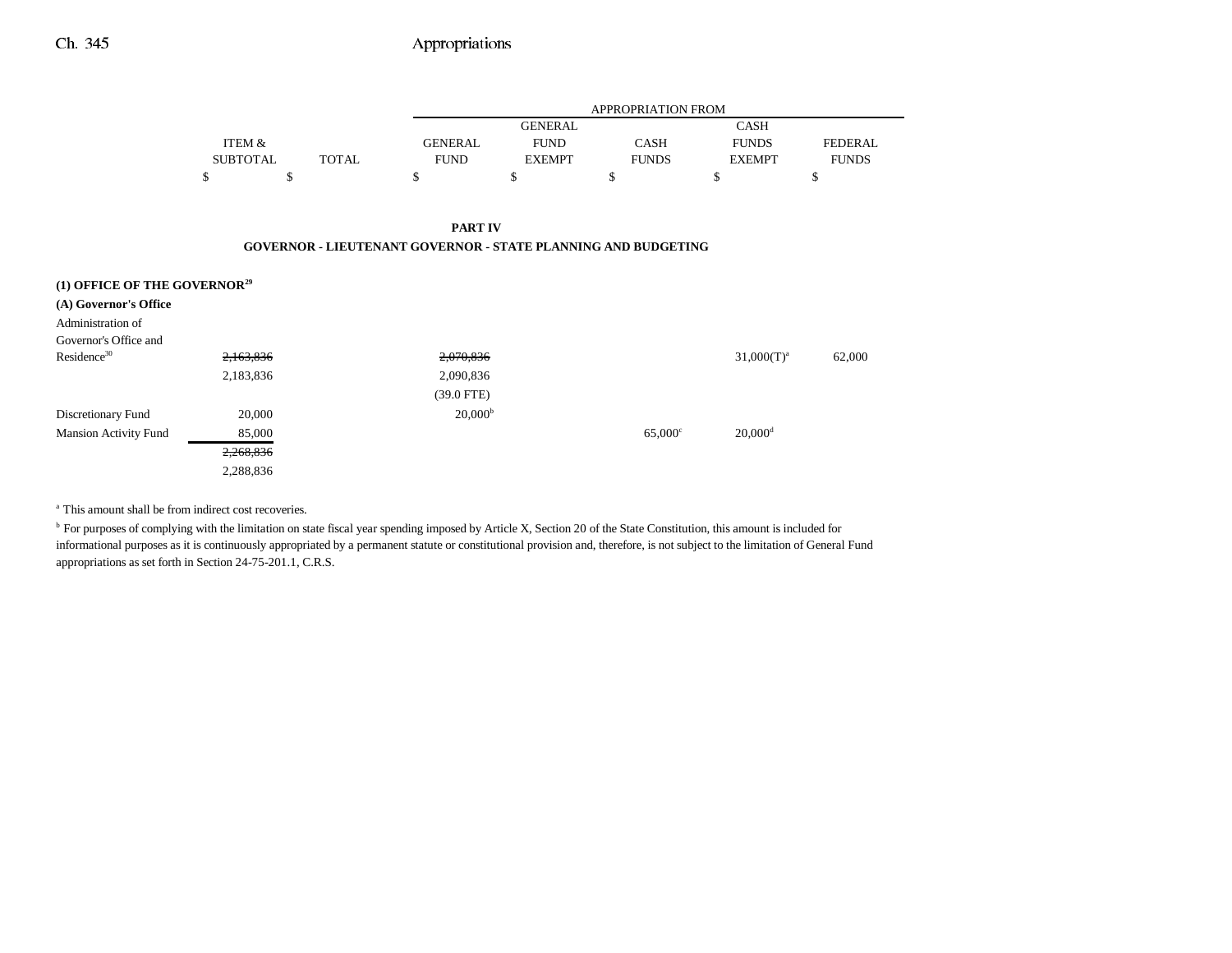c This amount shall be from rental fees.

d This amount shall be from rental fees received from exempt sources.

#### **(B) Special Purpose**

| Health, Life, and Dental  | 207,464 | 192,562 | $1,550^{\circ}$ | 13,352 |
|---------------------------|---------|---------|-----------------|--------|
| Short-term Disability     | 9,449   | 9,449   |                 |        |
| Salary Survey and         |         |         |                 |        |
| Anniversary Increases     | 292,055 | 262,232 |                 | 29,823 |
| Workers' Compensation     | 5,400   | 5,400   |                 |        |
| Legal Services for 1,391  |         |         |                 |        |
| hours                     | 68,312  | 68,312  |                 |        |
| Purchase of Services from |         |         |                 |        |
| <b>Computer Center</b>    | 5,000   | 5,000   |                 |        |
| Payment to Risk           |         |         |                 |        |
| Management and Property   |         |         |                 |        |
| Funds                     | 37,880  | 37,880  |                 |        |
|                           | 36,600  | 36,600  |                 |        |
| Capitol Complex Leased    |         |         |                 |        |
| Space                     | 175,216 | 175,216 |                 |        |
|                           | 155,199 | 155,199 |                 |        |
|                           | 800,776 |         |                 |        |
|                           | 779,479 |         |                 |        |

a This amount shall be from various sources of cash funds.

#### **(C) Other Programs and**

#### **Grants<sup>30</sup>**

| Program Administration 14,052,805 | $50,000^{\rm a}$ | $14,002,805^{\rm b}$ |
|-----------------------------------|------------------|----------------------|
|                                   |                  |                      |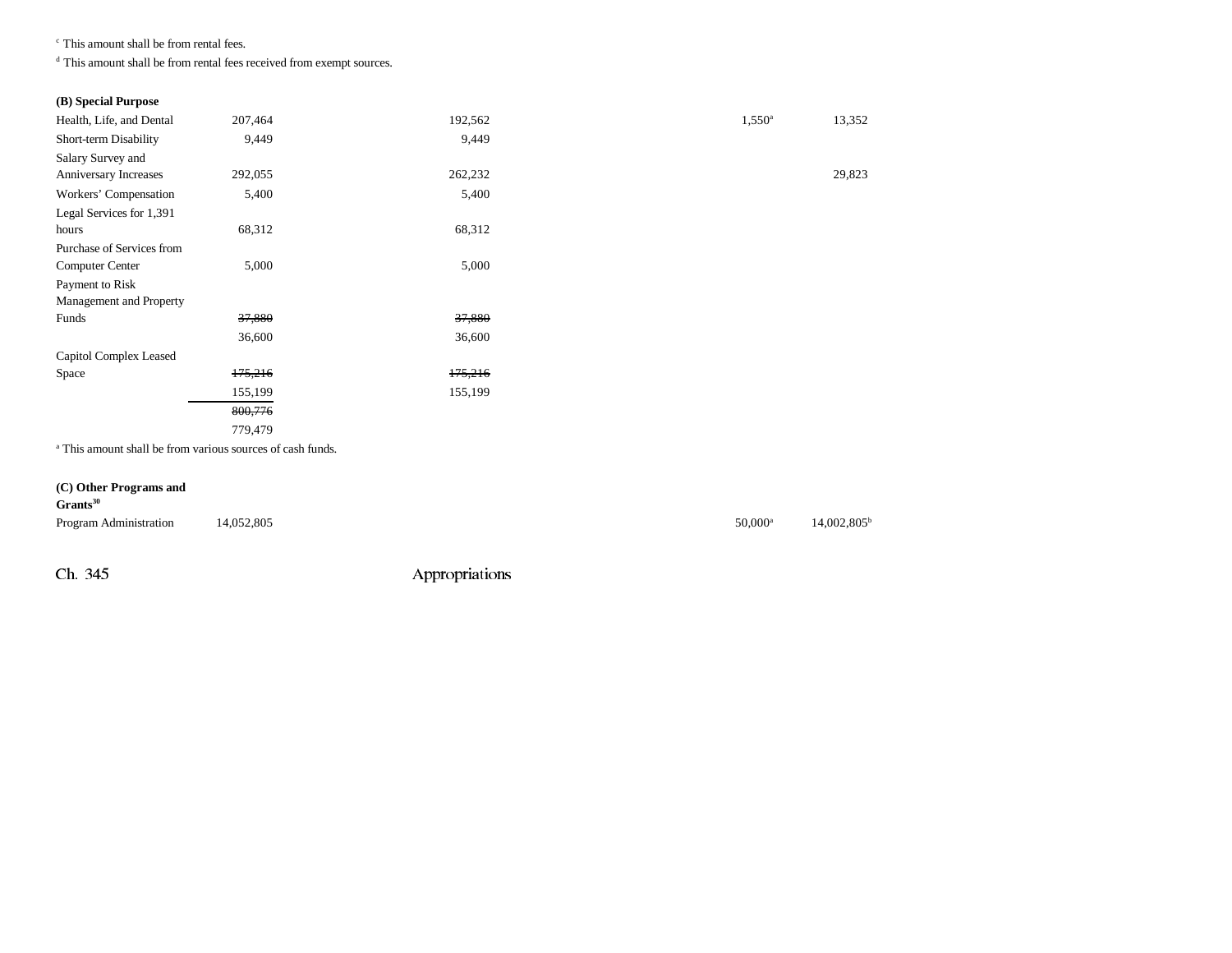# Ch. 345 Appropriations

|                        |                 |              | APPROPRIATION FROM |                |              |               |                  |
|------------------------|-----------------|--------------|--------------------|----------------|--------------|---------------|------------------|
|                        |                 |              |                    | <b>GENERAL</b> |              | CASH          |                  |
|                        | ITEM &          |              | <b>GENERAL</b>     | <b>FUND</b>    | <b>CASH</b>  | <b>FUNDS</b>  | <b>FEDERAL</b>   |
|                        | <b>SUBTOTAL</b> | <b>TOTAL</b> | <b>FUND</b>        | <b>EXEMPT</b>  | <b>FUNDS</b> | <b>EXEMPT</b> | <b>FUNDS</b>     |
|                        | J.              | \$           | Φ                  | \$             | \$           | ¢<br>D        | \$               |
| Legal Services for 266 |                 |              |                    |                |              |               |                  |
| hours <sup>31</sup>    | 13,063          |              |                    |                |              |               | $13,063^{\circ}$ |
|                        | 14,065,868      |              |                    |                |              |               |                  |

<sup>a</sup> This amount shall be from private donations received by the Governor's Office for the First Impressions program.

<sup>b</sup> This amount is the estimated federal grants received by the Governor's Office for the Office of Energy Conservation, the First Impressions program, the School-to-Work program, and the Workforce Council program, and is included for informational purposes.

 $^{\mathrm{c}}$  This amount shall be for legal services for the Office of Energy Conservation.

17,135,480 17,134,183

| (2) OFFICE OF THE LIEUTENANT GOVERNOR |         |                 |  |  |  |
|---------------------------------------|---------|-----------------|--|--|--|
| Administration                        | 225.548 | 225,548         |  |  |  |
|                                       |         | $(4.0$ FTE)     |  |  |  |
| <b>Aerospace States</b>               |         |                 |  |  |  |
| <b>Association Expenses</b>           | 8.318   | 8.318           |  |  |  |
| Discretionary Fund                    | 5.000   | $5.000^{\circ}$ |  |  |  |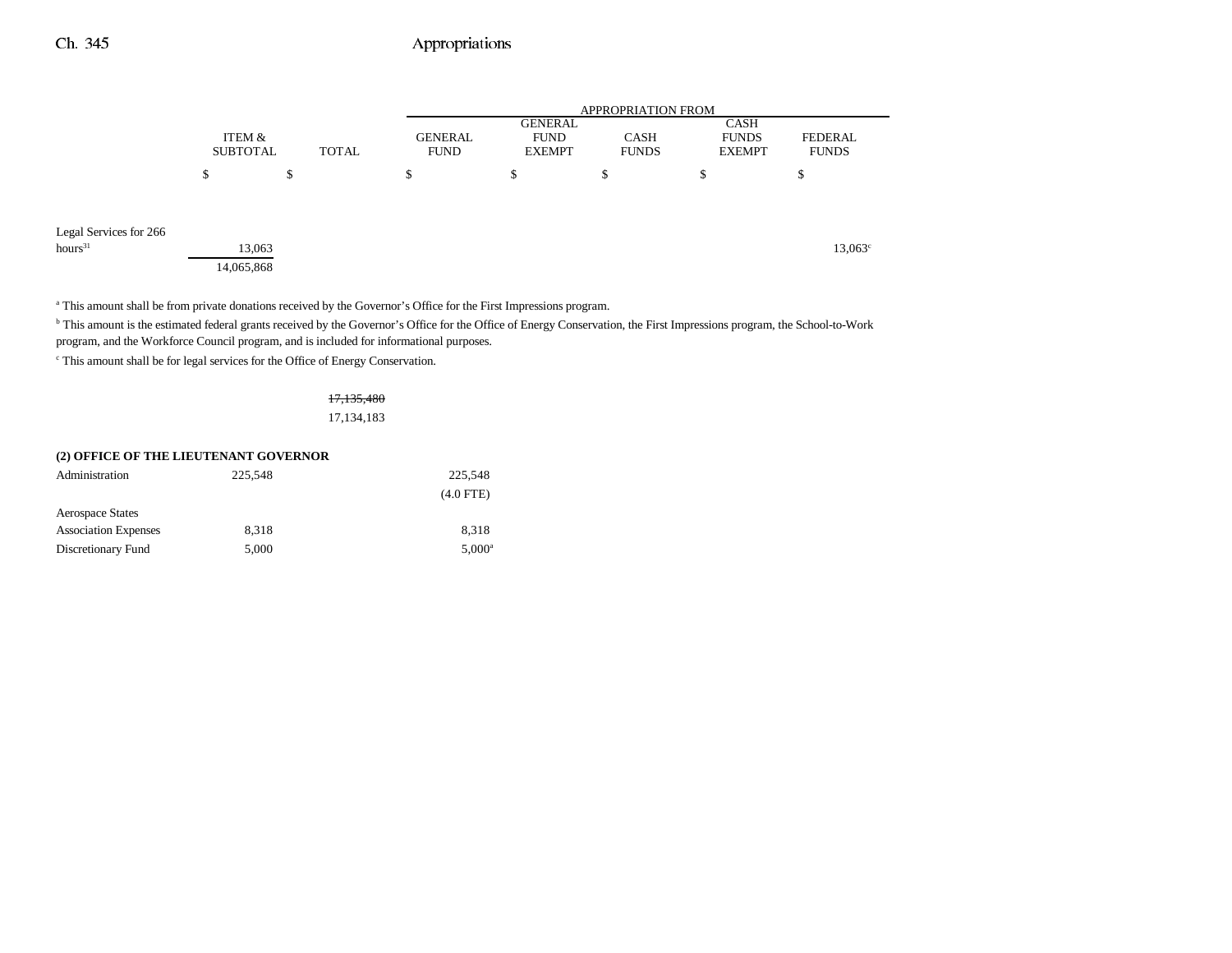| Commission of Indian |        |             |                    |
|----------------------|--------|-------------|--------------------|
| <b>Affairs</b>       | 61,737 | 60,237      | 1,500 <sup>b</sup> |
|                      |        | $(2.0$ FTE) |                    |
|                      |        | 300,603     |                    |

<sup>a</sup> For purposes of complying with the limitation on state fiscal year spending imposed by Article X, Section 20 of the State Constitution, this amount is included for informational purposes as it is continuously appropriated by a permanent statute or constitutional provision and, therefore, is not subject to the limitation of General Fund appropriations as set forth in Section 24-75-201.1, C.R.S.

<sup>b</sup> This amount shall be from private donations.

### **(3) OFFICE OF STATE PLANNING AND BUDGETING32, 33**

| <b>Personal Services</b>     | 1,062,697 |           | $1,062,697(T)^4$ |
|------------------------------|-----------|-----------|------------------|
|                              | 987,697   |           | $987,697(T)^a$   |
|                              |           |           | $(19.5$ FTE)     |
| <b>Operating Expenses</b>    | 61,548    |           | $61,548(T)^{a}$  |
| <b>OPERATING EXPENSES -</b>  |           |           |                  |
| <b>GOVERNOR'S OFFICE AND</b> |           |           |                  |
| <b>OFFICE OF STATE</b>       |           |           |                  |
| PLANNING AND                 |           |           |                  |
| <b>BUDGETING</b>             | 75,000    |           | $75,000(T)^a$    |
| <b>Economic Forecasting</b>  |           |           |                  |
| Subscriptions                | 22,939    |           | $22,939(T)^a$    |
|                              |           | 1,147,184 |                  |

<sup>a</sup> These amounts shall be from indirect cost recoveries collected from the State Highway Fund by the Department of Transportation pursuant to Section 43-1-113(8)(a), C.R.S.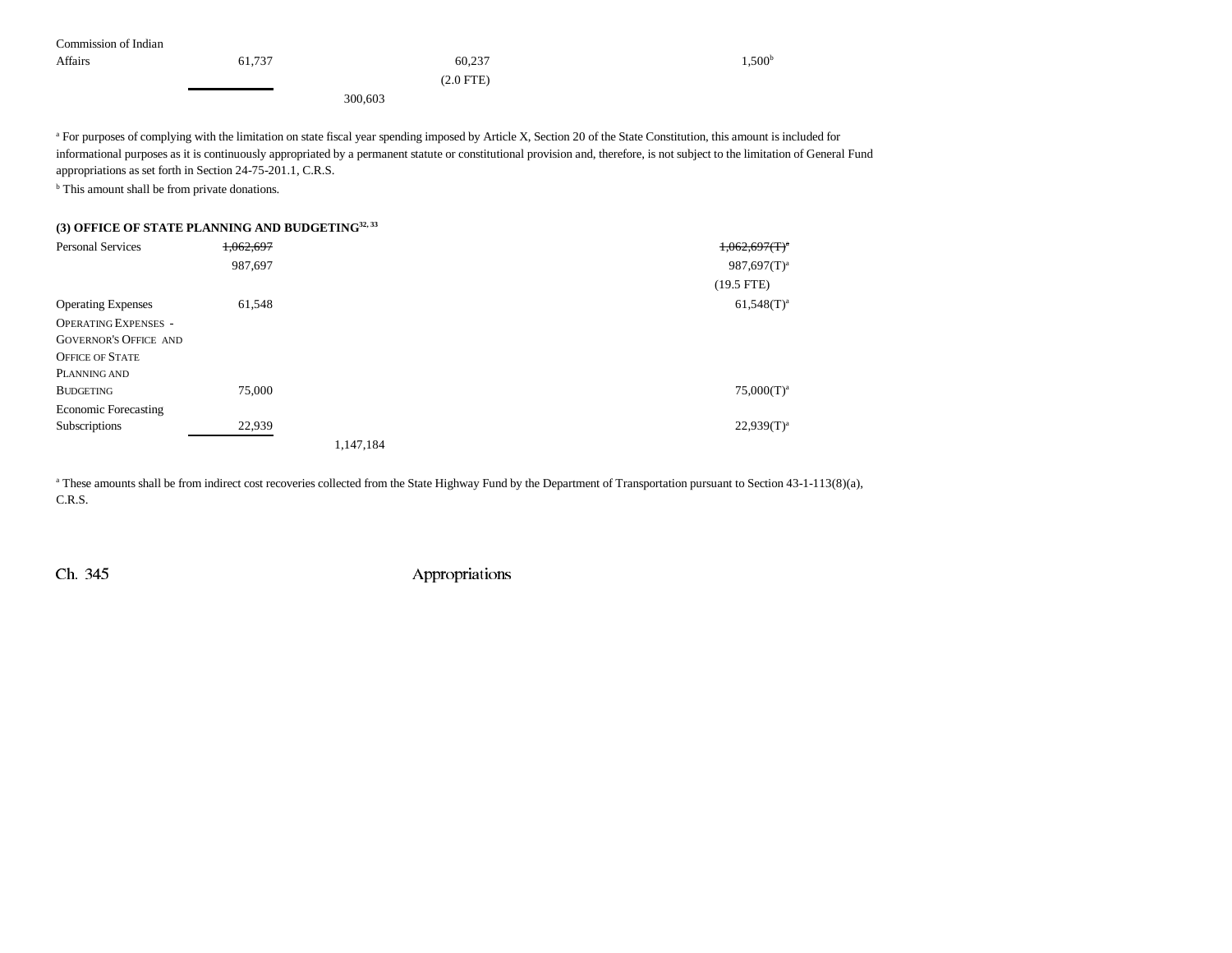# Ch. 345 Appropriations

|                 |              |             | APPROPRIATION FROM |              |               |                |  |  |
|-----------------|--------------|-------------|--------------------|--------------|---------------|----------------|--|--|
|                 |              |             | <b>GENERAL</b>     |              | CASH          |                |  |  |
| ITEM &          |              | GENERAL     | <b>FUND</b>        | CASH         | <b>FUNDS</b>  | <b>FEDERAL</b> |  |  |
| <b>SUBTOTAL</b> | <b>TOTAL</b> | <b>FUND</b> | <b>EXEMPT</b>      | <b>FUNDS</b> | <b>EXEMPT</b> | <b>FUNDS</b>   |  |  |
|                 |              |             |                    |              |               |                |  |  |
|                 |              |             |                    |              |               |                |  |  |

#### **(4) ECONOMIC DEVELOPMENT PROGRAMS**

| $(5.0$ FTE)    |         |
|----------------|---------|
| 1,143,464      |         |
| $(14.2$ FTE)   |         |
|                |         |
| 555,268        |         |
| $(0.5$ FTE $)$ |         |
|                |         |
| 57,837         |         |
| $(1.0$ FTE)    |         |
| 157,604        |         |
| $(3.0$ FTE)    |         |
| 356,902        |         |
| $(5.0$ FTE)    |         |
|                |         |
| 140,000        |         |
|                |         |
| 1,167,256      |         |
|                | 244.282 |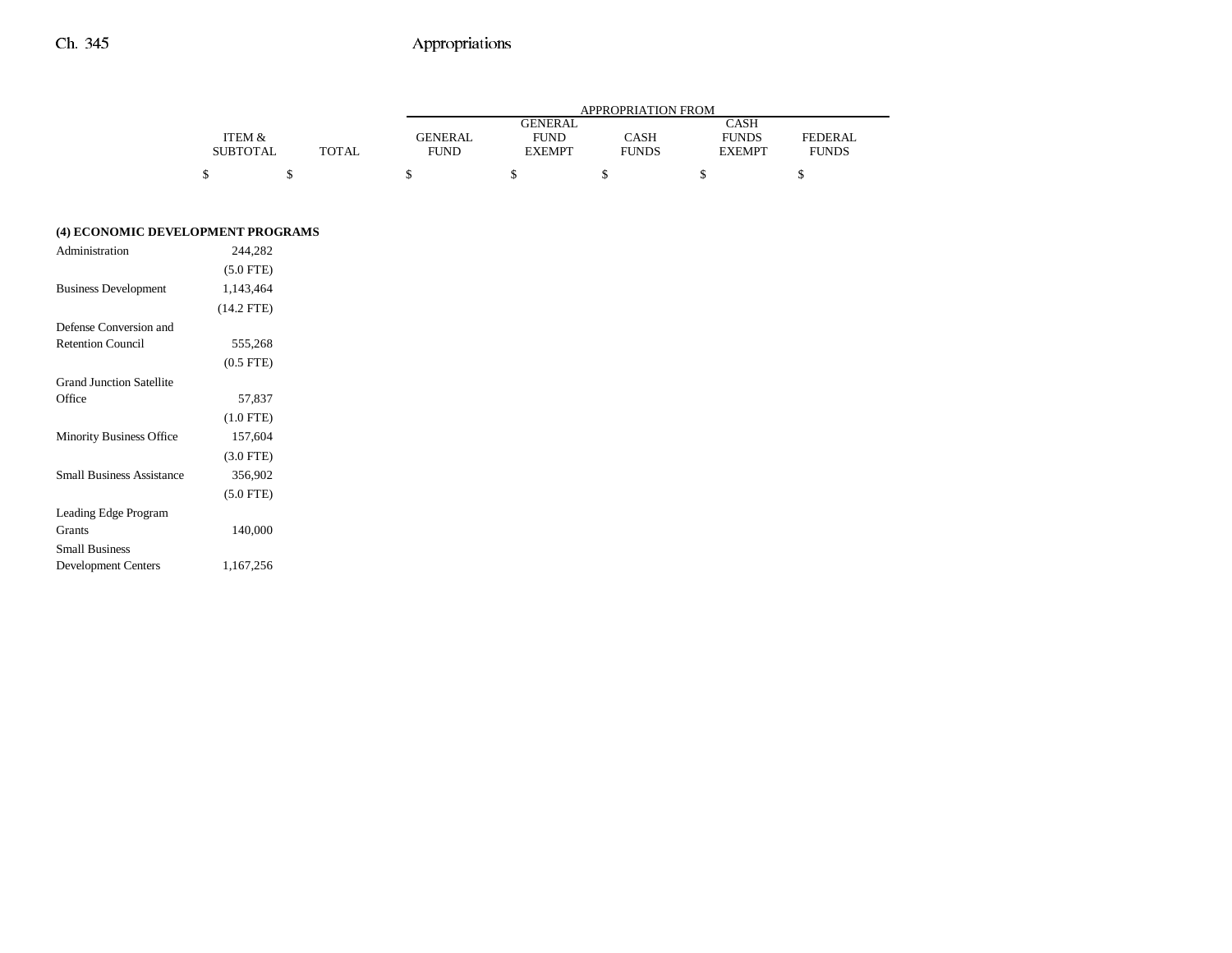|                     | $(4.0$ FTE)  |           |                    |
|---------------------|--------------|-----------|--------------------|
| International Trade |              |           |                    |
| Office $34$         | 1,173,995    |           |                    |
|                     | $(11.0$ FTE) |           |                    |
|                     |              | 4,996,608 | $4,996,608(T)^{a}$ |

<sup>a</sup> This amount represents a transfer from the Department of Local Affairs, Economic Development Programs. Any amounts included in state fiscal year spending are accounted for in the Department of Local Affairs' appropriation.

| <b>TOTALS PART IV</b>         |                         |                           |          |                |              |
|-------------------------------|-------------------------|---------------------------|----------|----------------|--------------|
| <b>(GOVERNOR-</b>             |                         |                           |          |                |              |
| <b>LIEUTENANT GOVERNOR-</b>   |                         |                           |          |                |              |
| <b>STATE PLANNING</b>         |                         |                           |          |                |              |
| AND BUDGETING) <sup>4,5</sup> | <del>\$23,579,875</del> | $$3,145,990$ <sup>*</sup> | \$65,000 | $$6.247.842^b$ | \$14,121,043 |
|                               | \$23,578,578            | $$3,144,693$ <sup>a</sup> |          |                |              |
|                               |                         |                           |          |                |              |

a Of this amount, \$25,000 is included as information for purposes of complying with the limitation on state fiscal year spending imposed by Article X, Section 20 of the State Constitution. As this amount is continuously appropriated by a permanent statute or constitutional provision it is not subject to the limitation of General Fund appropriations as set forth in Section 24-75-201.1, C.R.S.

 $<sup>b</sup>$  Of this amount, \$6,174,792 contains a (T) notation.</sup>

**FOOTNOTES** -- The following statements are referenced to the numbered footnotes throughout section 2.

- 4 (Governor lined through this provision. See L. 98, p. 2193.)
- 5 All Departments, Totals -- The General Assembly requests that copies of all reports requested in other footnotes contained in this act be delivered to the Joint Budget Committee and the majority and minority leadership in each house of the General Assembly. Each principal department of the state shall produce its rules and regulations in an electronic format that is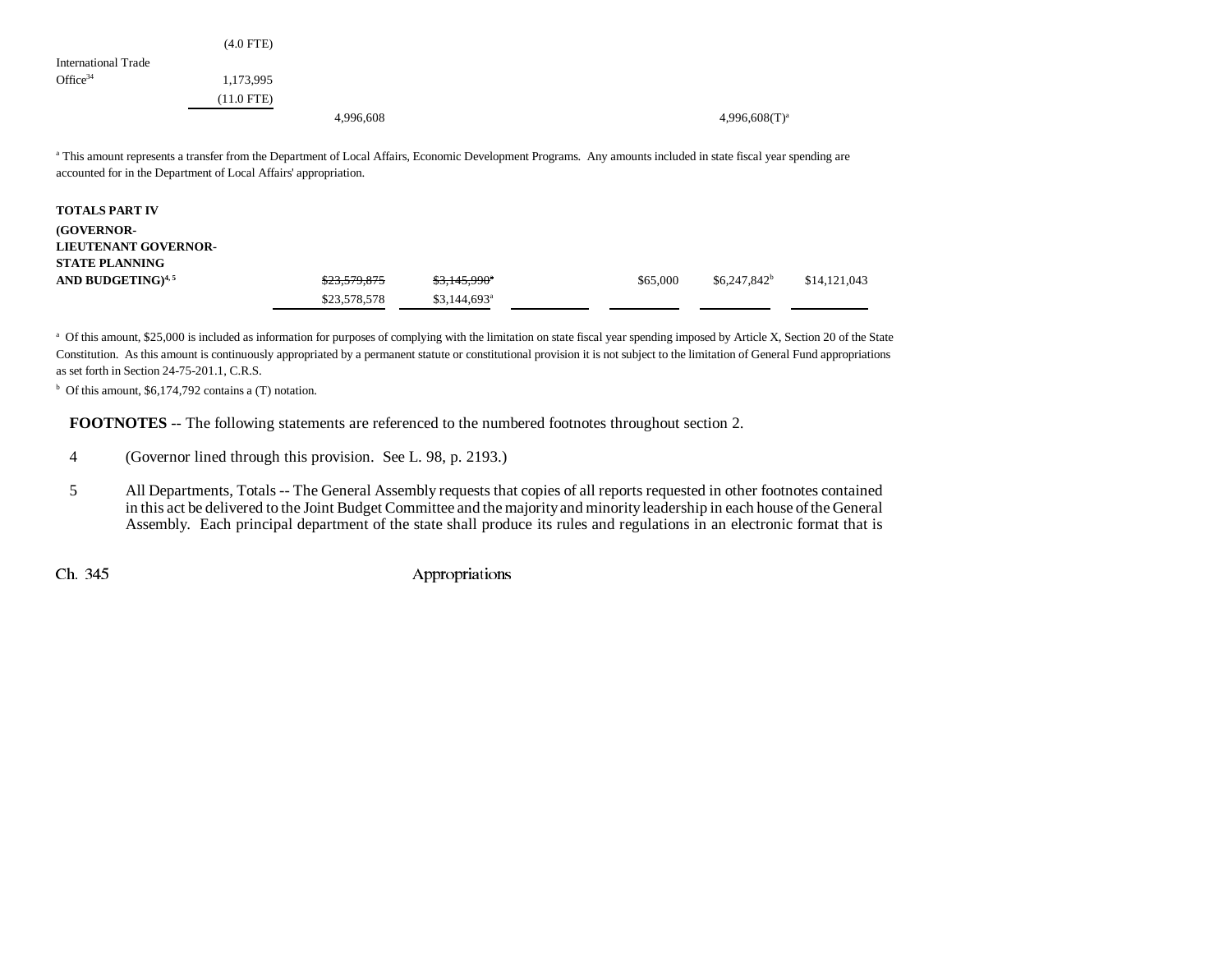|                 |              |                | APPROPRIATION FROM |              |               |                |  |  |
|-----------------|--------------|----------------|--------------------|--------------|---------------|----------------|--|--|
|                 |              |                | GENERAL            |              | CASH          |                |  |  |
| ITEM &          |              | <b>GENERAL</b> | <b>FUND</b>        | <b>CASH</b>  | <b>FUNDS</b>  | <b>FEDERAL</b> |  |  |
| <b>SUBTOTAL</b> | <b>TOTAL</b> | <b>FUND</b>    | <b>EXEMPT</b>      | <b>FUNDS</b> | <b>EXEMPT</b> | <b>FUNDS</b>   |  |  |
|                 |              |                |                    |              |               |                |  |  |

suitable for public access through electronic means. Such rules and regulations in such format shall be submitted to the Office of Legislative Legal Services for publishing on the Internet. It is the intent of the General Assembly that this be done within existing resources.

- 29 (Governor lined through this provision. See L. 98, p. 2194.)
- 30 (Governor lined through this provision. See L. 98, p. 2194.)
- 31 Governor Lieutenant Governor State Planning and Budgeting, Office of the Governor, Other Programs and Grants, Legal Services -- It is the intent of the General Assembly that legal services hours and appropriations are to be reported in the annual budget submission in a separate line item.
- 32(Governor lined through this provision. See L. 98, p. 2194.)
- 33 (Governor lined through this provision. See L. 98, p. 2195.)
- 34 Governor Lieutenant Governor State Planning and Budgeting, Economic Development Programs, International Trade Office; and Department of Local Affairs, Economic Development, Programs Administered by Other Departments, Governor's Office of Economic Development, International Trade Office -- The International Trade Office is requested to provide a report to the Joint Budget Committee, by July 31, 1998, that includes the following information: number of new and existing companies assisted; activity reports from overseas representatives and offices; number of incoming missions;